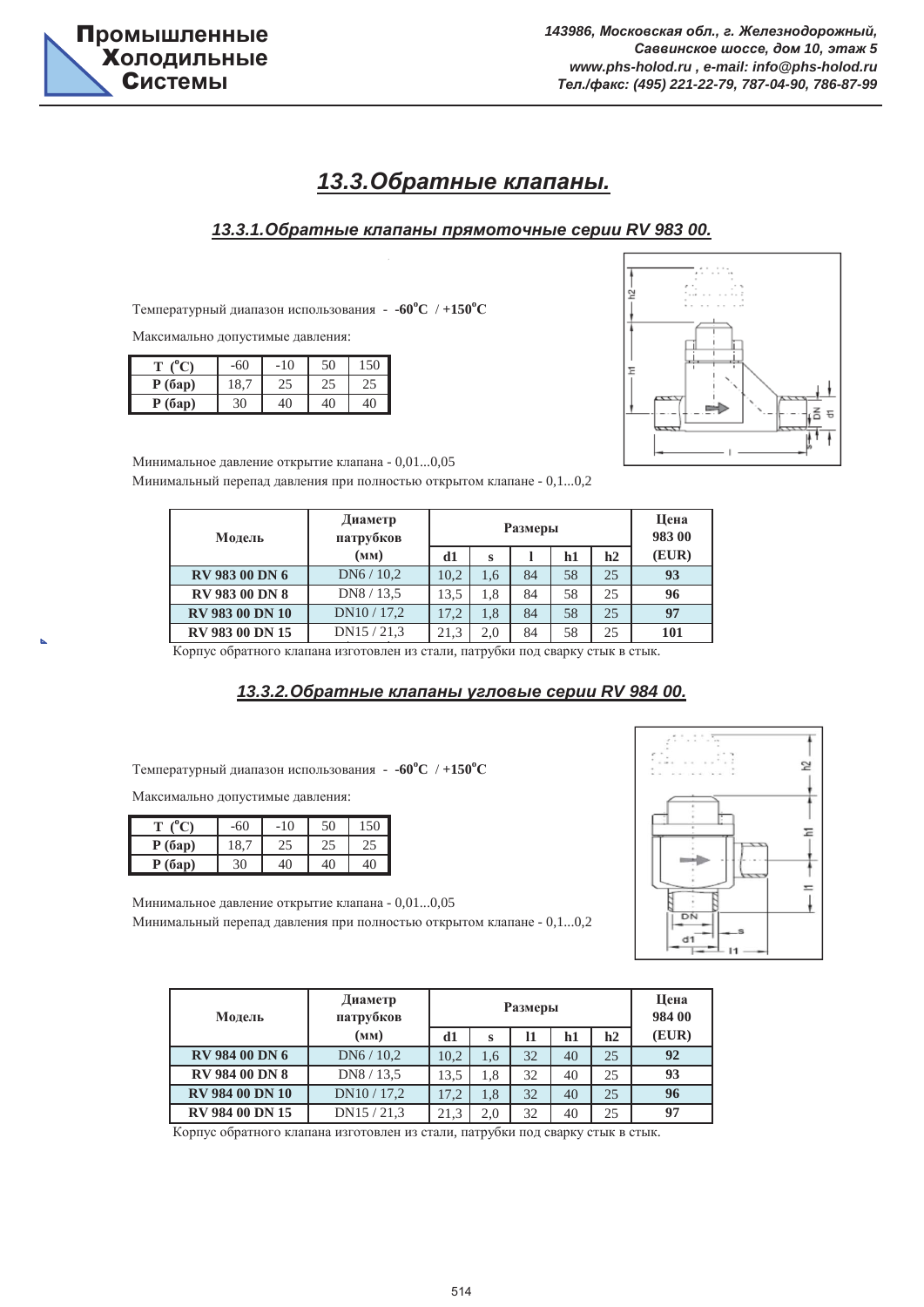

#### *13.3.3.Ɉɛɪɚɬɧɵɟ ɤɥɚɩɚɧɵ ɩɪɹɦɨɬɨɱɧɵɟ ɫɟɪɢɢ RV 983 20.*

Температурный диапазон использования -  $\cdot 60^{\circ}$ С /  $+150^{\circ}$ С

Максимально допустимые давления:

|        | 60      | 10  | 50 | 150 |
|--------|---------|-----|----|-----|
| P(6ap) | $\circ$ | ن ک | دے | ندك |
| P(6ap) | 30      | 10  | 40 | 40  |

Минимальное давление открытие клапана - 0,01...0,05

Минимальный перепад давления при полностью открытом клапане - 0,1...0,2



| Стоимость ответных фланцев, прокладок и болтов смотрите в разделе 12.8. |
|-------------------------------------------------------------------------|
|-------------------------------------------------------------------------|

| Модель                 | Диаметр<br>патрубков |     | <b>Размеры</b> | Цена<br>984 20 |       |
|------------------------|----------------------|-----|----------------|----------------|-------|
|                        | (мм)                 | 11  | h1             | h2             | (EUR) |
| RV 983 20 DN 10        | DN10/17,2            | 147 | 58             | 25             | 147   |
| <b>RV 983 20 DN 15</b> | DN15/21,3            | 147 | 58             | 25             | 153   |

Корпус обратного клапана изготовлен из стали.

#### *13.3.4.Ɉɛɪɚɬɧɵɟ ɤɥɚɩɚɧɵ ɭɝɥɨɜɵɟ ɫɟɪɢɢ RV 984 20.*

Температурный диапазон использования -  $\text{-}60^{\circ}\text{C}$  /  $\text{+}150^{\circ}\text{C}$ 

Максимально допустимые давления:

|        | $-60$ | 10             | 50 |    |
|--------|-------|----------------|----|----|
| P(6ap) | 8     | 42             | 25 | 42 |
| P(6ap) | 30    | 1 <sup>0</sup> |    |    |

Минимальный перепад давления при полностью открытом клапане - 0,1...0,2 Минимальное давление открытие клапана - 0,01...0,05

#### Стоимость ответных фланцев, прокладок и болтов смотрите в разделе 12.8.

| Модель                 | Диаметр<br>патрубков |    | <b>Размеры</b> | Цена<br>984 20 |       |
|------------------------|----------------------|----|----------------|----------------|-------|
|                        | (MM)                 | 11 | h1             | h2             | (EUR) |
| <b>RV 984 20 DN 10</b> | DN6/10,2             | 64 | 40             | 25             | 145   |
| <b>RV 984 20 DN 15</b> | DN8 / 13.5           | 64 | 40             | 25             | 147   |

Корпус обратного клапана изготовлен из стали.

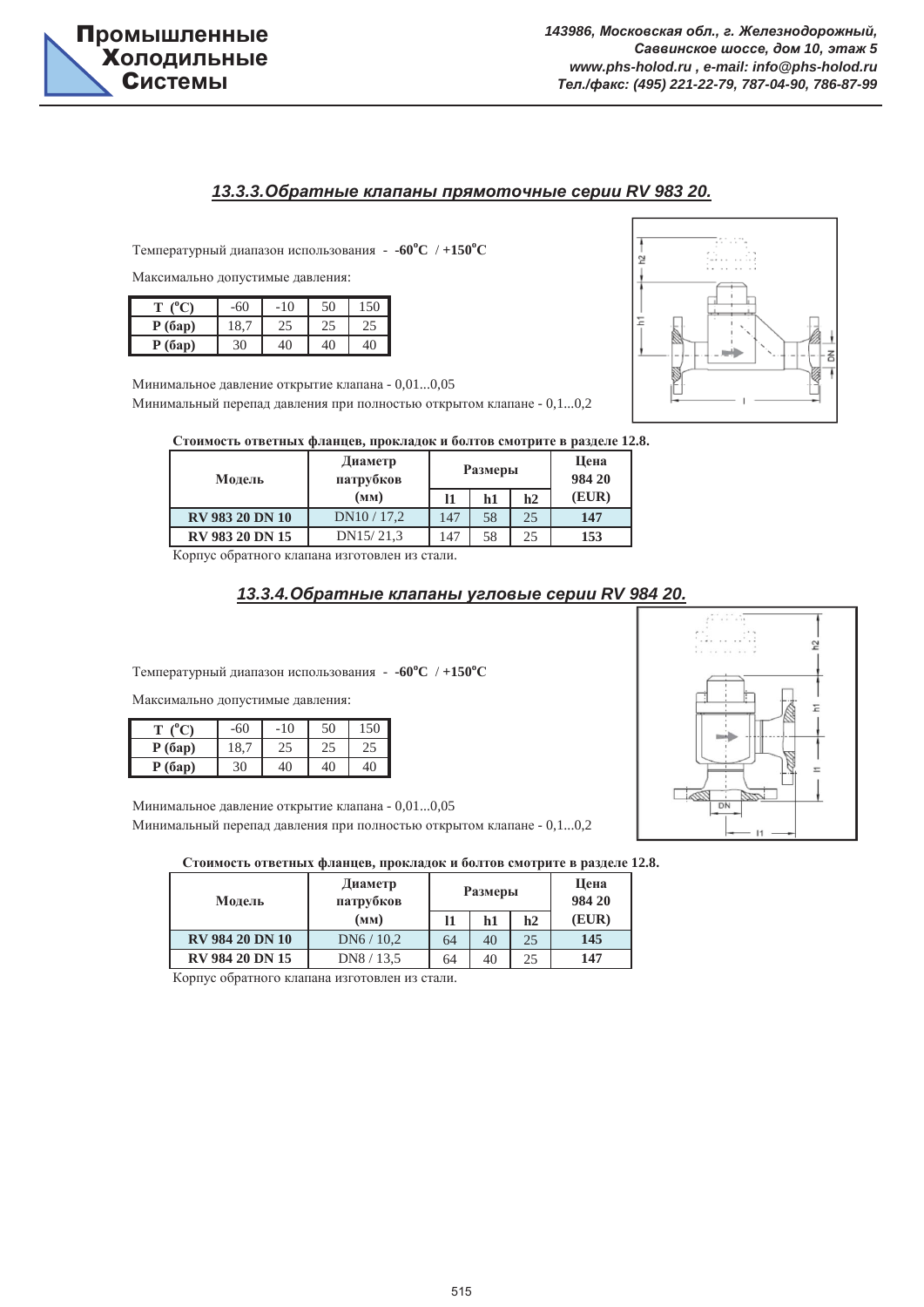

#### *13.3.5.Ɉɛɪɚɬɧɵɟ ɤɥɚɩɚɧɵ ɩɪɹɦɨɬɨɱɧɵɟ ɫɟɪɢɢ RV 283 00.*

Температурный диапазон использования -  $\text{-}60^{\circ}\text{C}$  /  $\text{+}150^{\circ}\text{C}$ 

Максимально допустимые давления:

|        | $-60$ | 10 |    |         |
|--------|-------|----|----|---------|
| P(6ap) | 18,   | 23 | ZJ | دے      |
| P(6ap) | 30    | 10 | 4በ | 10<br>◡ |

Минимальное давление открытие клапана - 0,01...0,05

Минимальный перепад давления при полностью открытом клапане - 0,1...0,2



| Молель                  | Диаметр патрубков<br>(MM) | Размеры |          |     |     |     | 283<br>Шена<br>00 (EUR) |
|-------------------------|---------------------------|---------|----------|-----|-----|-----|-------------------------|
|                         |                           | d1      | $\bf{s}$ |     | h1  | h2  |                         |
| <b>RV 283 00 DN 20</b>  | DN20 / 26.9               | 26.9    | 2.3      | 150 | 80  | 60  | 105                     |
| <b>RV 283 00 DN 25</b>  | DN25 / 33,7               | 33,7    | 2.6      | 140 | 120 | 80  | <b>130</b>              |
| <b>RV 283 00 DN 32</b>  | DN32 / 42,4               | 42,4    | 2.6      | 153 | 125 | 80  | 139                     |
| <b>RV 283 00 DN 40</b>  | DN40 / 48.3               | 48,3    | 2.6      | 155 | 135 | 90  | 165                     |
| <b>RV 283 00 DN 50</b>  | DN50/60.3                 | 60.3    | 2.9      | 180 | 140 | 90  | 217                     |
| RV 283 00 DN 65         | DN65 / 76,1               | 76,1    | 2.9      | 255 | 185 | 100 | 357                     |
| <b>RV 283 00 DN 80</b>  | DN80/88.9                 | 88.9    | 3,2      | 306 | 245 | 120 | 378                     |
| <b>RV 283 00 DN 100</b> | DN100/114.3               | 114.3   | 3.6      | 385 | 277 | 120 | 497                     |
| <b>RV 283 00 DN 125</b> | DN125 / 139,7             | 139.7   | 4.0      | 468 | 355 | 170 | 806                     |
| <b>RV 283 00 DN 150</b> | DN150 / 168.3             | 168.3   | 4,5      | 535 | 400 | 190 | 1099                    |

Корпус обратного клапана изготовлен из стали, патрубки под сварку стык в стык.

#### *13.3.6.Ɉɛɪɚɬɧɵɟ ɤɥɚɩɚɧɵ ɭɝɥɨɜɵɟ ɫɟɪɢɢ RV 284 00.*

Температурный диапазон использования -  $\cdot 60^{\circ}$ С /  $+150^{\circ}$ С

Максимально допустимые давления:

|        | -60 | 10 | 50 | 50 |
|--------|-----|----|----|----|
| P(6ap) | 18, | 25 | دے | 29 |
| P(6ap) | 30  | 40 | 40 | 40 |



Минимальный перепад давления при полностью открытом клапане - 0,1...0,2 Минимальное давление открытие клапана - 0,01...0,05

| Молель                  | Диаметр патрубков<br>(MM) |       | Размеры |     |     |     |     | Цена<br>284 00 |
|-------------------------|---------------------------|-------|---------|-----|-----|-----|-----|----------------|
|                         |                           | d1    | ls      | 11  | 12  | h1  | h2  | (EUR)          |
| <b>RV 284 00 DN 20</b>  | DN20/26.9                 | 26.9  | 2,3     | 44  | 61  | 51  | 85  | 102            |
| <b>RV 284 00 DN 25</b>  | DN25 / 33,7               | 33,7  | 2.6     | 60  | 60  | 60  | 115 | 126            |
| <b>RV 284 00 DN 32</b>  | DN32 / 42,4               | 42,4  | 2,6     | 60  | 60  | 70  | 115 | 129            |
| <b>RV 284 00 DN 40</b>  | DN40/48.3                 | 48,3  | 2.6     | 70  | 70  | 72  | 130 | 156            |
| <b>RV 284 00 DN 50</b>  | DN50/60.3                 | 60.3  | 2.9     | 70  | 70  | 72  | 130 | 188            |
| RV 284 00 DN 65         | DN65 / 76.1               | 76.1  | 2.9     | 85  | 85  | 87  | 145 | 310            |
| <b>RV 284 00 DN 80</b>  | DN80/88.9                 | 88,9  | 3,2     | 100 | 100 | 125 | 170 | 378            |
| <b>RV 284 00 DN 100</b> | DN100 / 114,3             | 114,3 | 3,6     | 120 | 120 | 130 | 170 | 428            |
| <b>RV 284 00 DN 125</b> | DN125 / 139.7             | 139.7 | 4,0     | 200 | 200 | 175 | 240 | 694            |
| <b>RV 284 00 DN 150</b> | DN150 / 168.3             | 168.3 | 4,5     | 225 | 225 | 190 | 270 | 946            |

Корпус обратного клапана изготовлен из стали, патрубки под сварку стык в стык.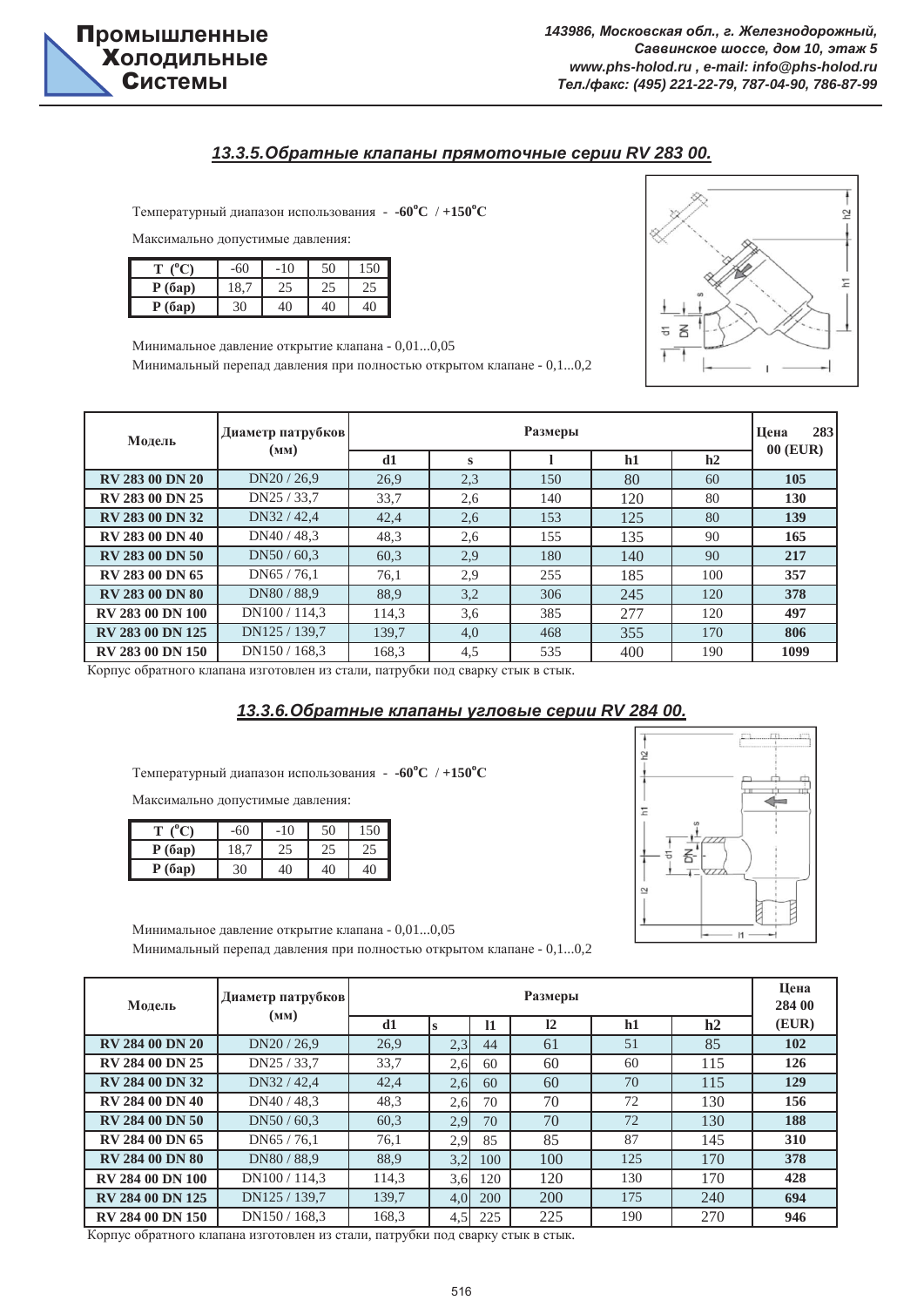#### *13.3.7.Ɉɛɪɚɬɧɵɟ ɤɥɚɩɚɧɵ ɩɪɹɦɨɬɨɱɧɵɟ ɫɟɪɢɢ RV 283 20.*

Максимально допустимые давления: Температурный диапазон использования -  $\cdot 60^{\circ}$ С /  $+150^{\circ}$ С

|        | $-60$ | 10 | 50 | 150      |
|--------|-------|----|----|----------|
| P(6ap) |       | 25 | 25 | 55<br>23 |
| P(6ap) | 30    | 40 | 40 | 40       |

Минимальное давление открытие клапана - 0,01...0,05

Минимальный перепад давления при полностью открытом клапане - 0,1...0,2



Стоимость ответных фланцев, прокладок и болтов смотрите в разделе 12.8.

| Молель                                       | Диаметр<br>патрубков |                   | Размеры | Цена<br>283 20 |       |
|----------------------------------------------|----------------------|-------------------|---------|----------------|-------|
|                                              | (MM)                 | 11                | h1      | h2             | (EUR) |
| <b>RV 283 20 DN 20</b>                       | DN20/26.9            | 213               | 80      | 60             | 162   |
| RV 283 20 DN 25                              | DN25 / 33,7          | 228               | 120     | 80             | 179   |
| <b>RV 283 20 DN 32</b>                       | DN32 / 42.4          | 241               | 125     | 80             | 204   |
| <b>RV 283 20 DN 40</b>                       | DN40 / 48,3          | 232               | 135     | 90             | 228   |
| <b>RV 283 20 DN 50</b>                       | DN50/60.3            | 266               | 140     | 90             | 292   |
| RV 283 20 DN 65                              | DN65 / 76,1          | 362               | 185     | 100            | 486   |
| <b>RV 283 20 DN 80</b>                       | DN80 / 88,9          | 413               | 245     | 120            | 545   |
| <b>RV 283 20 DN 100</b>                      | DN100 / 114.3        |                   | 277     | 120            | 637   |
| RV 283 20 DN 125                             | DN125 / 139.7        | $\qquad \qquad -$ | 355     | 170            | 996   |
| <b>RV 283 20 DN 150</b>                      | DN150/168.3          |                   | 400     | 190            | 1336  |
| Корпус обратного клапана изготовлен из стали |                      |                   |         |                |       |

Корпус обратного клапана изготовлен из стали.

### *13.3.8.Ɉɛɪɚɬɧɵɟ ɤɥɚɩɚɧɵ ɭɝɥɨɜɵɟ ɫɟɪɢɢ RV 284 20.*

Температурный диапазон использования -  $\text{-}60^{\circ}\text{C}$  /  $\text{+}150^{\circ}\text{C}$ 

Максимально допустимые давления:

|        | -60 | 10 | 50              |    |
|--------|-----|----|-----------------|----|
| P(6ap) | 8.  | 42 | 23              | 42 |
| P(6ap) | 30  | 40 | $\overline{10}$ | 40 |

Минимальный перепад давления при полностью открытом клапане - 0,1...0,2 Минимальное давление открытие клапана - 0,01...0,05



Стоимость ответных фланцев, прокладок и болтов смотрите в разделе 12.8.

| Модель                  | Диаметр<br>патрубков | Размеры                  |     |     |     | Цена<br>284 20 |
|-------------------------|----------------------|--------------------------|-----|-----|-----|----------------|
|                         | (MM)                 | 11                       | 12  | h1  | h2  | (EUR)          |
| <b>RV 284 20 DN 20</b>  | DN20 / 26,9          | 75                       | 92  | 51  | 85  | 157            |
| <b>RV 284 20 DN 25</b>  | DN25 / 33,7          | 104                      | 104 | 60  | 115 | 172            |
| <b>RV 284 20 DN 32</b>  | DN32 / 42,4          | 104                      | 104 | 70  | 115 | 187            |
| <b>RV 284 20 DN 40</b>  | DN40 / 48.3          | 108                      | 108 | 72  | 130 | 216            |
| <b>RV 284 20 DN 50</b>  | DN50/60.3            | 113                      | 113 | 72  | 130 | 252            |
| RV 284 20 DN 65         | DN65 / 76.1          | 138                      | 138 | 87  | 145 | 423            |
| <b>RV 284 20 DN 80</b>  | DN80 / 88,9          | 153                      | 153 | 125 | 170 | 482            |
| <b>RV 284 20 DN 100</b> | DN100 / 114,3        | $\overline{\phantom{a}}$ |     | 130 | 170 | 548            |
| <b>RV 284 20 DN 125</b> | DN125 / 139,7        |                          |     | 175 | 240 | 857            |
| <b>RV 284 20 DN 150</b> | DN150/168.3          |                          |     | 190 | 270 | 1150           |

Корпус обратного клапана изготовлен из стали.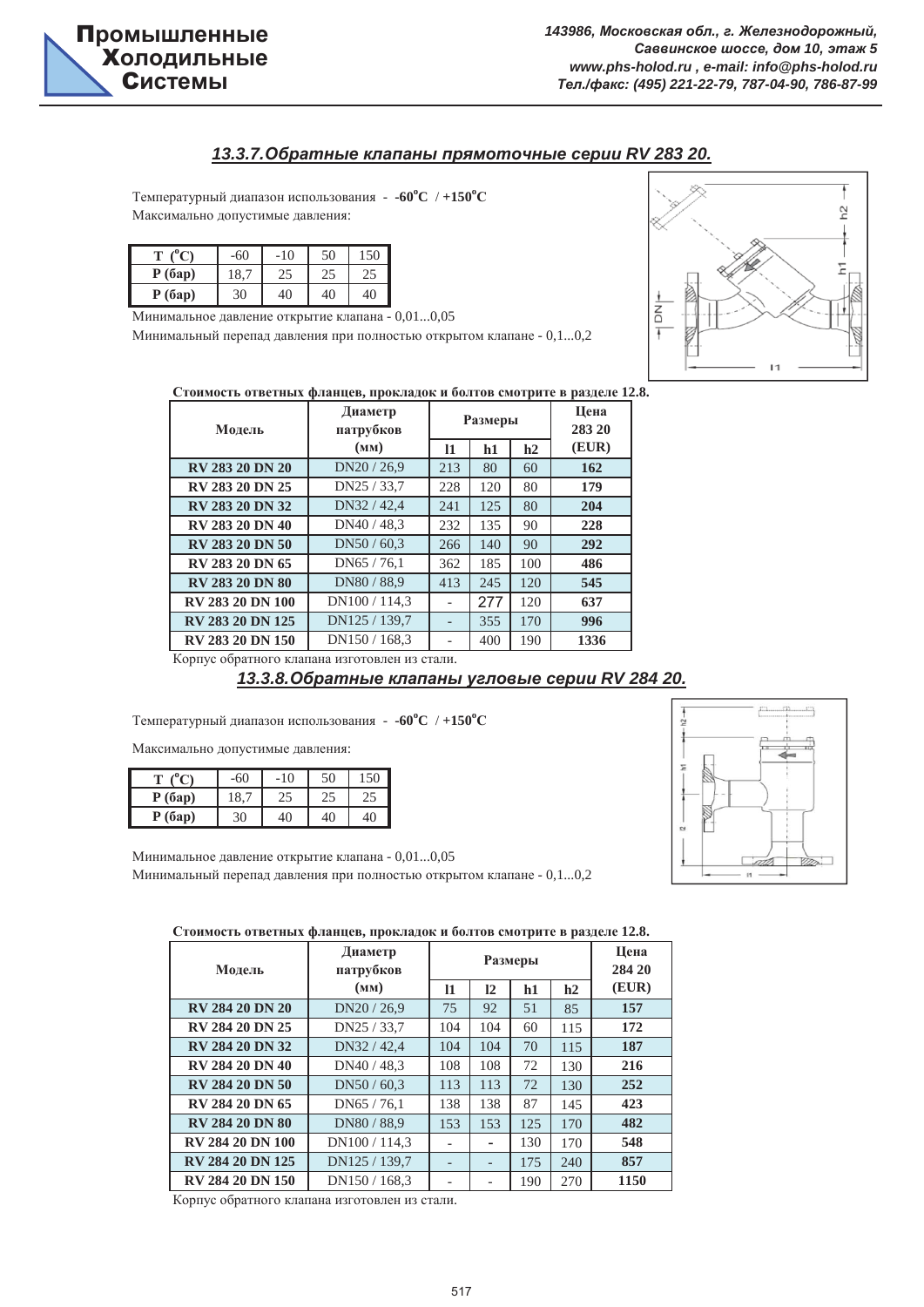

#### *13.3.9.Ɉɛɪɚɬɧɵɟ ɤɥɚɩɚɧɵ ɩɪɹɦɨɬɨɱɧɵɟ ɫɟɪɢɢ RV 983 80.*

Температурный диапазон использования -  $\text{-}60^{\circ}\text{C}$  /  $\text{+}150^{\circ}\text{C}$ 

Максимально допустимые давления:

|        | -60 | 10 | 50 |    |
|--------|-----|----|----|----|
| P(6ap) |     | 25 | 25 | 25 |
| P(6ap) | 30  | 40 | 40 | 40 |

Минимальный перепад давления при полностью открытом клапане - 0,1...0,2 Минимальное давление открытие клапана - 0,01...0,05

| Модель                 | Диаметр<br>патрубков |    | Размеры | Цена<br>98380 |       |
|------------------------|----------------------|----|---------|---------------|-------|
|                        | (MM)                 | 11 | h1      | h2            | (EUR) |
| <b>RV 983 80 DN 6</b>  | 6                    | 84 | 58      | 25            | 93    |
| <b>RV 983 80 DN 8</b>  | 8                    | 84 | 58      | 25            | 96    |
| <b>RV 983 80 DN 8</b>  | 10                   | 84 | 58      | 25            | 96    |
| <b>RV 983 80 DN 10</b> | 12                   | 84 | 58      | 25            | 97    |
| RV 983 80 DN 15        | 15                   | 84 | 58      | 25            | 101   |
| <b>RV 983 80 DN 15</b> | 18                   | 84 | 58      | 25            | 101   |

Корпус обратного клапана изготовлен из стали, соединение под пайку.

#### $13.3.10.$ Обратные клапаны прямоточные серии RV 283 80.

Температурный диапазон использования -  $\cdot 60^{\circ}$ С /  $+150^{\circ}$ С

Максимально допустимые давления:

| 0 <sub>0</sub> | -60 | 10 |    | 50 |
|----------------|-----|----|----|----|
| P(6ap)         | 18, | 42 | ۷. | 25 |
| P(6ap)         | 30  | 40 | 40 | 40 |

Минимальное давление открытие клапана - 0,01...0,05

Минимальный перепад давления при полностью открытом клапане - 0,1...0,2

| Модель                  | Диаметр<br>патрубков |     | Размеры | Цена<br>28380 |       |
|-------------------------|----------------------|-----|---------|---------------|-------|
|                         | (MM)                 |     | h1      | h2            | (EUR) |
| <b>RV 283 80 DN 20</b>  | 20                   | 210 | 80      | 50            | 105   |
| <b>RV 283 80 DN 20</b>  | 22                   | 210 | 80      | 50            | 105   |
| <b>RV 283 80 DN 25</b>  | 25                   | 210 | 120     | 65            | 176   |
| <b>RV 283 80 DN 25</b>  | 28                   | 210 | 120     | 65            | 176   |
| <b>RV 283 80 DN 32</b>  | 35                   | 233 | 125     | 65            | 200   |
| <b>RV 283 80 DN 32</b>  | 38                   | 233 | 125     | 65            | 200   |
| <b>RV 283 80 DN 40</b>  | 42                   | 232 | 135     | 75            | 235   |
| <b>RV 283 80 DN 50</b>  | 54                   | 278 | 140     | 75            | 305   |
| RV 283 80 DN 65         | 64                   | 363 | 185     | 85            | 485   |
| RV 283 80 DN 65         | 76                   | 363 | 185     | 85            | 501   |
| <b>RV 283 80 DN 80</b>  | 89                   | 406 | 245     | 115           | 512   |
| <b>RV 283 80 DN 100</b> | 108                  | 499 | 277     | 115           | 617   |

Корпус обратного клапана изготовлен из стали, соединение под пайку.